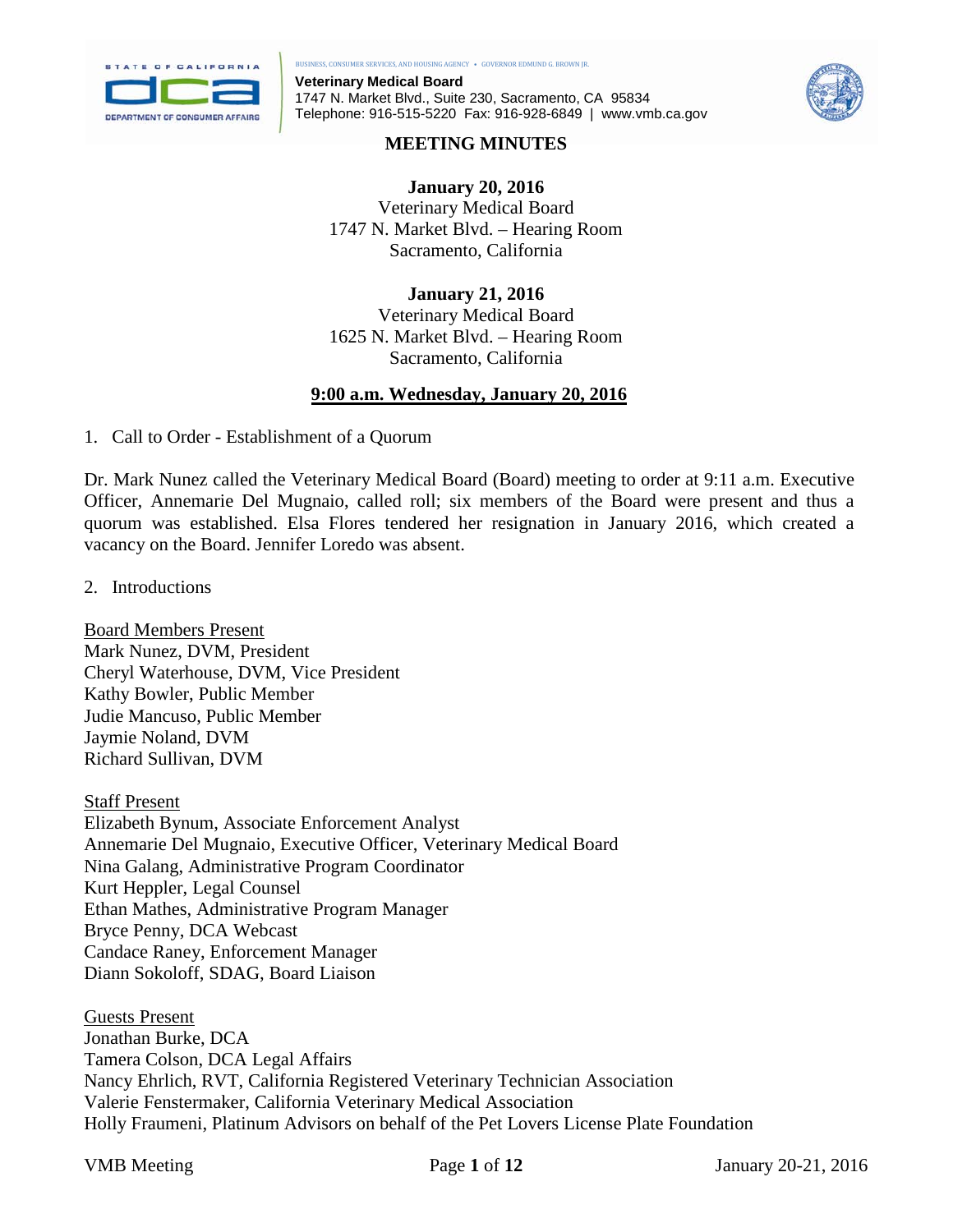William Grant II, DVM, Multidisciplinary Advisory Committee Erica Hughes, Board of the Pet Lovers License Plate Foundation Jon Klingborg, DVM, Multidisciplinary Advisory Committee Kristi Pawlowski, Multidiscipinary Advisory Committee Cindy Savely, Sacramento Valley Veterinary Technician Association Dan Segna, DVM, California Veterinary Medical Association

- 3. Review and Approval of October 20-21, 2015 Meeting Minutes
	- Dr. Richard Sullivan motioned and Kathy Bowler seconded the motion to adopt the October 20-21, 2015 meeting minutes as amended. The motion carried 6-0.
- 4. Election of Officers
	- Dr. Richard Sullivan nominated Dr. Cheryl Waterhouse for Vice-President and Judie Mancuso seconded the nomination. The motion carried 6-0.
	- Judie Mancuso nominated Dr. Mark Nunez for President and Kathy Bowler seconded the nomination. The motion carried 6-0.

Ms. Del Mugnaio clarified that both Dr. Cheryl Waterhouse and Dr. Nunez have already served one term and per the administrative manual, may only serve one consecutive term.

5. Review and Discuss Recommendations to Legislature Regarding a Veterinarian's Responsibility to Notify Parties Upon Scanning an Animal with a Microchip

Dr. Nunez clarified that the microchip scanning discussion was added to the agenda as a result of questions that arose in anticipation of the Board's Sunset Review.

Judie Mancuso expressed that the priority should be to treat the animal regardless of a microchip conflict. Dr. Richard Sullivan expressed that, as a veterinarian, his contractual obligation is to whoever comes before him, not who is the registered owner on the microchip. The Board noted that veterinarians are not law enforcement, and therefore, are not responsible for handling ownership disputes. However, if the ownership is questionable, the veterinarian may contact animal control.

Dr. Nunez noted that there is nothing in the Veterinary Medicine Practice Act that requires the scanning of a microchip, but Food and Agriculture Code 3110(c), concerning impounding dogs at public or private shelters, requires shelters to scan dogs for microchips and make reasonable efforts to contact the owner. Food and Agriculture Code 31752(c) does the same for cats.

Ms. Del Mugnaio clarified that this is a civil matter of property ownership and veterinarians are not obligated to treat an animal and may turn the client away. However, if a practice scans an animal after a Veterinarian-Client-Patient Relationship (VCPR) is established, the medical records belong to the client and the veterinarian has a contractual obligation with that client.

Valerie Fenstermaker, California Veterinary Medical Association (CVMA), shared that the question of whether or not a practice is required to scan a microchip is the most common question they receive and it would be helpful to have information on the Board's website. Kurt Heppler, Legal Counsel, advised the Board not to give guidance or advice on a matter of civil liability. The Board agreed not to include a link on the Board website since it is not within the practice of veterinary medicine.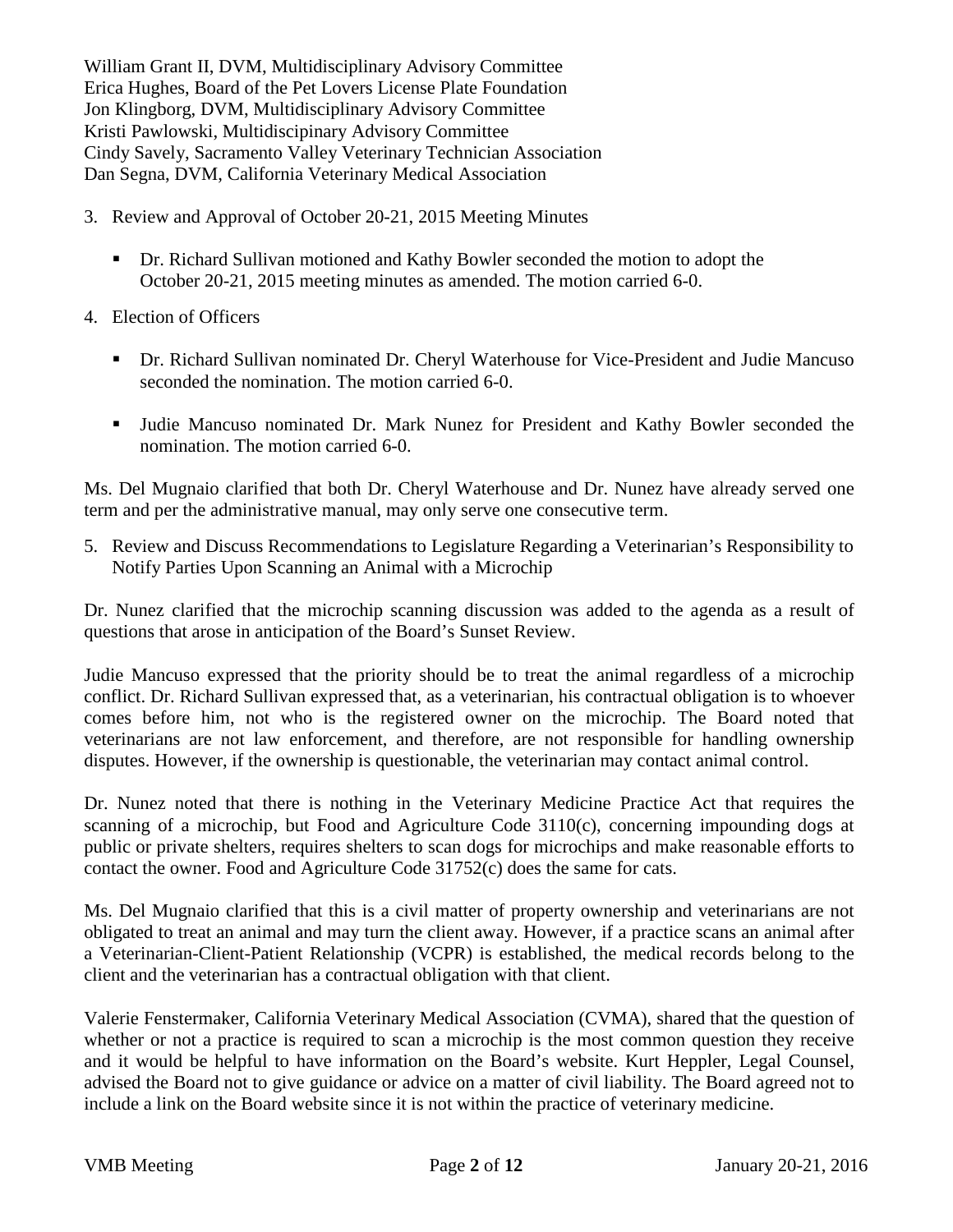- 6. Proposed Regulations
	- A. Status of Pending Regulations
	- B. Review and Discuss Potential Amendments to the Registered Veterinary Technology Approval of Schools Accredited by the American Veterinary Medical Association Regulations [California Code of Regulations Title 16, Division 20, section 2064]

Ms. Del Mugnaio identified two options for Registered Veterinary Technology programs to operate in California: Registered Veterinary Technology schools may be accredited through the American Veterinary Medical Association (AVMA) accreditation process or pursue California Board-approval. Based on research of past minutes from Registered Veterinary Technician Committee (RVTC) meetings, there was an analysis comparing AVMA accreditation and California Board-approval requirements. AVMA accreditation was found to be more rigorous than the Board-approval requirements, which is why was recognized in CCR section 2064. The AVMA accredited programs are still subject to reporting requirements to the Board.

Nancy Ehrlich expressed objections regarding eliminating subsections, such as sections (l) and (m) of section 2064, as they are not required to be reported to prospective students and some Registered Veterinary Technician (RVT) students have not been properly informed that their units may not transferable.

Ms. Ehrlich added that the law requires all schools to be approved by the Board.

Ms. Del Mugnaio noted that the Board can provide information that the AVMA accreditation standards are equivalent, at minimum, to Board-approval by comparing the requirements and having the Board review each item. The Board will still maintain authority for inspections and disciplinary action of a school if it is failing to meet minimum standards.

Mr. Heppler noted that he can prepare a legal opinion to address the question of where in regulations that AVMA accreditation is accepted as Board approved. Mr. Heppler also suggested that the Board research the enrollment agreement of the Bureau for Private Postsecondary Education (BPPE), as well as conduct a comparison of AVMA accreditation and Board approval requirements to determine if there is any significant loss to consumer protection.

- 7. Action on Implementation of 2015 Legislation
	- A. Assembly Bill 192 Discuss Implementation of Pet Lover's License Plate Program

Mr. Heppler provided a brief background on the Pet Lover's License Plate Program and presented guidance based on Assembly Bill (AB) 192 language to provide oversight of the program, including disbursal of grant funds.

Mr. Heppler identified the following three obligations of the Board:

1) Allocate the accrued monies to a nonprofit organization for disbursement to spay and neuter facilities to fund grants to low or no cost providers of sterilization services as part of the Pet Lover's Program.

2) Determine the eligibility requirements for the grants, establish the process, and develop programing specifics.

3) Establish oversight mechanisms for the funds disbursed.

Mr. Heppler clarified that the funds are to be disbursed to a nonprofit organization and clarified that a nonprofit organization would not be considered a state agency.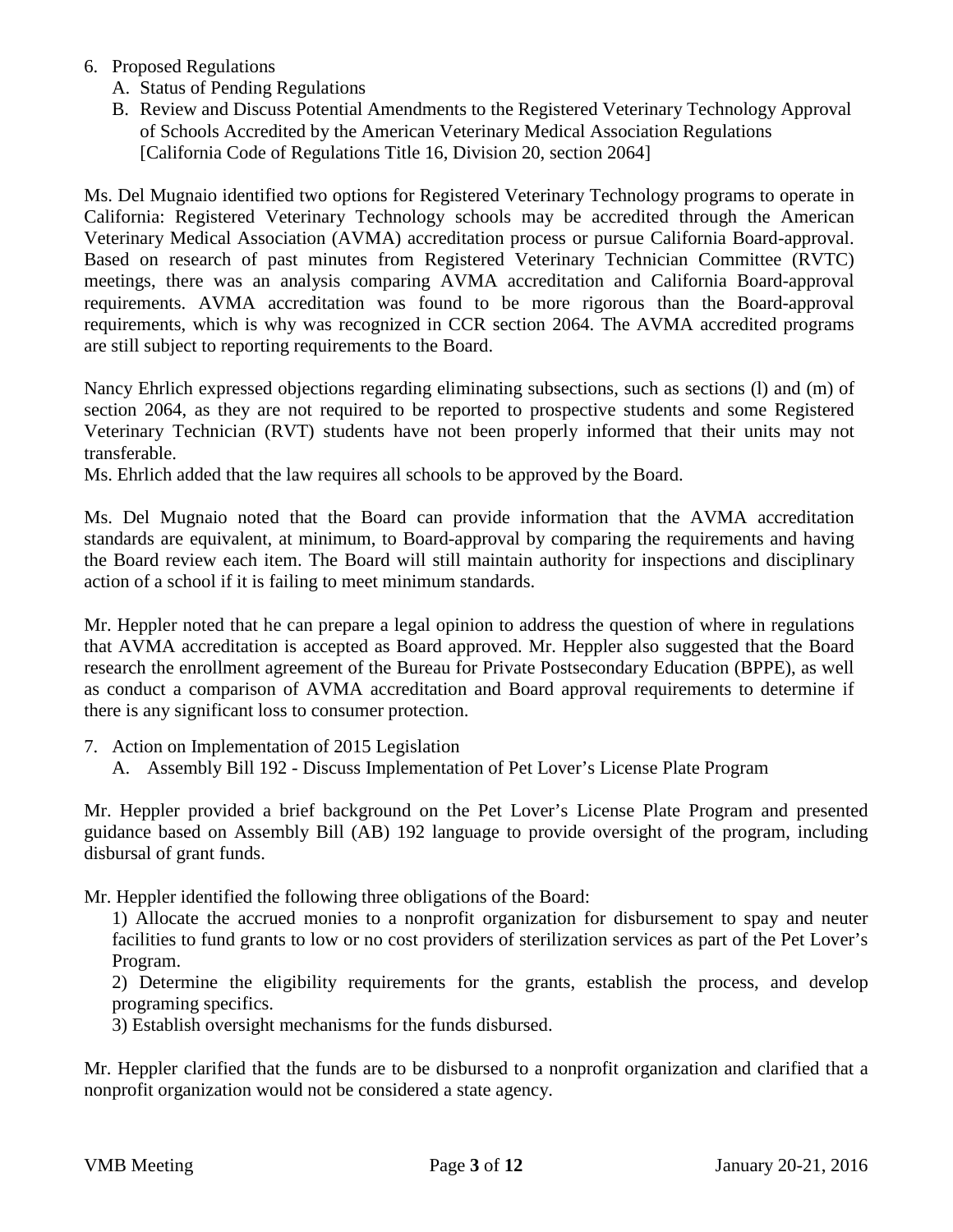Dr. Nunez stated that the next step would be to work with the Department of Consumer Affairs (DCA) Contract Unit to develop a solicitation document and administer a competitive bidding process for the selection of a nonprofit organization.

Ms. Del Mugnaio noted that the Board could resurrect the regulations previously disapproved by the Office of Administrative Law (OAL), as well as the guidelines that have been created during that time, to be amended and more in line with the new legislative changes.

Holly Fraumeni, Platinum Advisors on behalf of the Spay and Neuter License Plate, Inc., provided a brief history and background of the program. Ms. Fraumeni provided recommendations for the criteria for selecting a state agency to disburse the funds, including demonstrated experience of the sale of the license plates.

Erica Hughes, Board of the Spay and Neuter License Plate Inc., requested to provide input in the selection process for the nonprofit organization which may administer the grant program.

Mr. Heppler advised the Board to first determine how the process will work from application, to evaluation, to disbursement, to reporting. Mr. Heppler recommended two steps: 1) hold an interested parties workshop to receive input from stakeholders to develop criteria for the selection of the nonprofit and the formal contract(s) and 2) create a Subcommittee to develop the guidelines for qualifying providers and dispersing funds.

Dr. Nunez recommended holding a stakeholders meeting, including participation by two or three Board members, to develop guidelines for the distribution of the funds and the selection of the non-profit organization who will receive them. The proposed guidelines and criteria would then come back before the Board for approval.

Dr. Nunez appointed Ms. Mancuso, Jennifer Loredo, and Kathy Bowler to form the Subcommittee and hold a public stakeholders meeting.

B. Senate Bill 361- Discuss Tracking of Mandatory Continuing Education on Judicious Use of Medically Important Antimicrobial Drugs

Dr. Nunez reviewed Senate Bill (SB) 361, which requires a veterinarian who renews their license on or after January 1, 2018 to complete a minimum of one Continuing Education (CE) hour on the judicious use of medically important antimicrobial drugs every four years as part of the Board's CE requirements. The Board must decide how to track the CE in the Board's CE audit program.

Ms. Del Mugnaio noted that the language is unclear as to when the CE must be completed, which may create complications in the audit process. Mr. Heppler will offer a legal opinion on the intent of the language regarding when the clock starts for the CE requirement, and report his analysis to the Board at the next opportunity.

- 8. Multidisciplinary Advisory Committee Report Dr. Jon Klingborg
	- A. Review and Consideration of Multidisciplinary Advisory Committee Items and Recommendations

Dr. Jon Klingborg reported on the progress and discussion on the existing priorities assigned to the Multidisciplinary Advisory Committee (MDC) which include: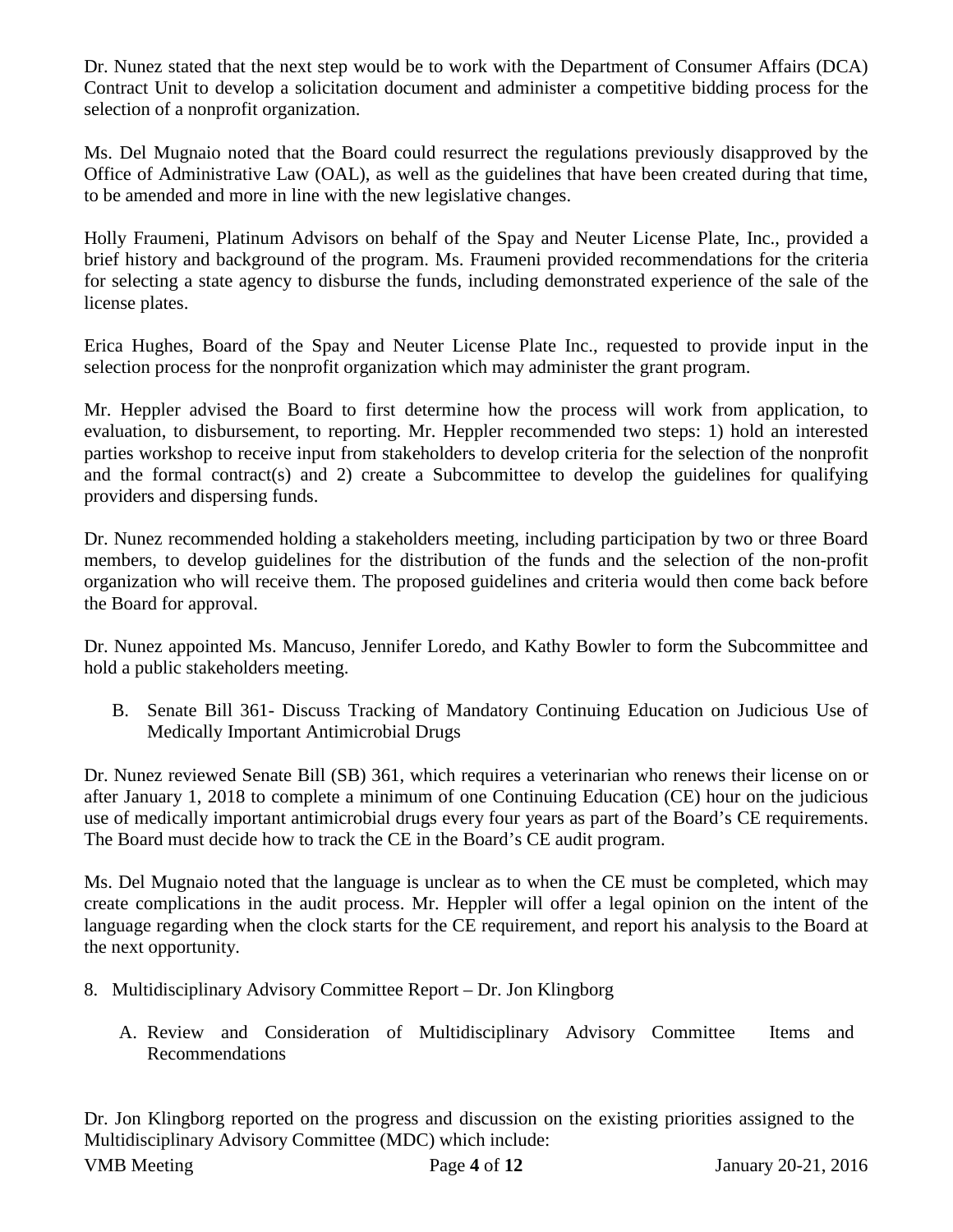- Animal Rehabilitation Regulations
- Drug Compounding Statutory Language
- Complaint Audit Task Force Report
- Minimum Standards for Premises
- Veterinary Student Exemption.

The MDC identified four key areas of the proposed Animal Rehabilitation regulations that still need to be addressed:

1a) Is animal rehabilitation the practice of veterinary medicine?

1b) Does the Board have authority for oversight over the premises where animal rehabilitation is taking place?

2a) Develop a formal definition of "animal rehabilitation"

2b) Does it require a Veterinarian-Client-Patient Relationship (VCPR)?

3) What education or training of providers should be required?

4) Determine appropriate levels of supervision by a veterinarian for providers of animal rehabilitation services.

Dr. Klingborg noted that further discussion is needed and the MDC recommended tabling the Animal Rehabilitation issue pending the outcome of the Sunset Review recommendation by the Legislature.

• Dr. Richard Sullivan motioned and Dr. Cheryl Waterhouse seconded the motion to approve the Multidisciplinary Advisory Committee's recommendation to table the issue pending the outcome of Sunset Review. The motion carried 6-0.

The Board added Item #6, Pursue "Extended Duty" for RVTs, to the MDC priority list.

The Board agreed to table Item #7, Review Standard of Care for Animal Dentistry.

Ms. Mancuso noted that Item #8 on the MDC Proposed Assignments list from January 2016, Review 1<sup>st</sup> year licensure as a temporary license, working under the supervision of a currently licensed Veterinarian, had been previously voted to be removed from the MDC assignment list. Dr. Nunez agreed that it can be removed from the list since the assignment was not included in the Board's Strategic Plan.

Ms. Del Mugnaio clarified that Item #3, Evaluate Structure and Audit Enforcement Case Outcomes, is an ongoing assignment for the MDC Subcommittee.

Ms. Ehrlich inquired about adding "private shelters" to the discussion of Shelter Medicine. Mr. Heppler noted that this item is not on the agenda and recommended that the Board should not vote on the item. The Board did not include this item in the motion.

- Dr. Richard Sullivan motioned and Dr. Cheryl Waterhouse seconded the motion to accept the Multidisciplinary Advisory Committee assignment list. The motion carried 6-0.
- 9. Review and Consider Action on 2016 Legislative Proposals
	- A. Sunset Review Provisions

Dr. Nunez noted that the Board submitted the Supplemental Sunset Review Report on December 1, 2015 to the Legislature. The report was finalized by the Sunset Review Subcommittee, comprised of Dr. Nunez and Ms. Bowler.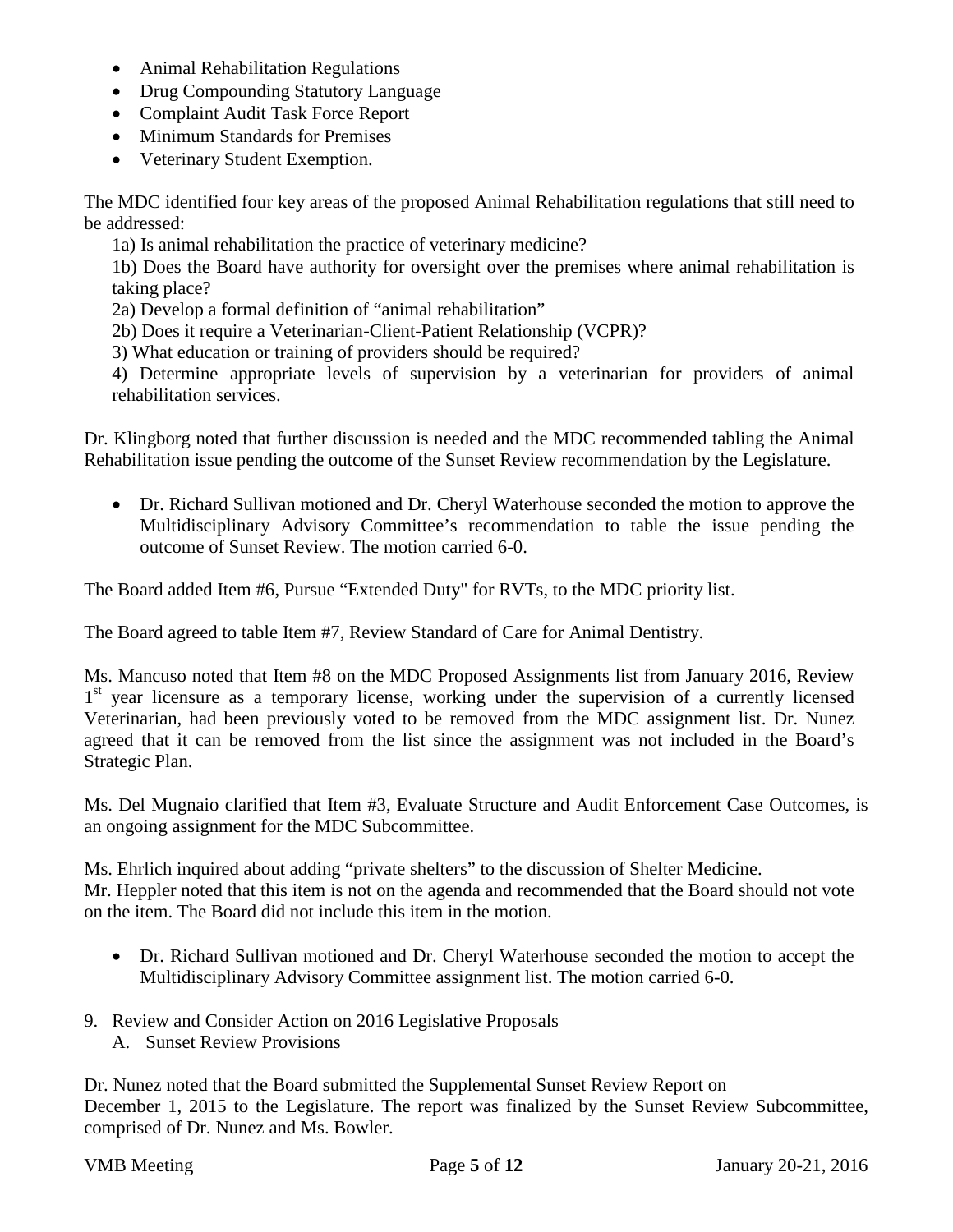The Board has been asked to testify before the Senate Committee on Business, Professions and Economic Development and the Assembly Committee on Business and Professions at the upcoming Sunset Review Oversight Hearing in early March 2016. The Board Chair must testify and may select another member to testify at the hearing, along with the Executive Officer.

Dr. Klingborg added that section 4848.1 includes revised language added by the University of California, Davis, which the MDC does not recognize. Dr. Dan Segna, CVMA, added that the new language is not as specific as was discussed at the Board meeting on July 20, 2015 and suggested that the Board clean up the proposed language to provide clarity. Ms. Del Mugnaio clarified that the Board may make changes to the report to the provide clarity to the Sunset Review Committee.

B. Exemptions for Unlicensed Veterinarians Providing Assistance to California Licensed Veterinarians

Ms. Fenstermaker presented the proposed language developed by CVMA to address unlicensed veterinarians providing assistance to California licensed veterinarians. Ms. Fenstermaker noted that the proposed language was developed by CVMA in response to an out-of-state veterinarian who was called in to California to assist on a number of veterinary cases and continued to practice without a California veterinary license after the cases were closed.

The proposed language states that the California licensed veterinarian must hold the VCPR with the client and imposes restrictions on the consulting veterinarian regarding what they can and cannot do. The language includes a requirement for the consulting veterinarian to cease treating animals within California without a California license, once the cases are closed. CVMA intends to include the proposed language in a letter to introduce during Sunset Review.

Ms. Del Mugnaio noted that there is no need for the Board to vote, but CVMA is asking for feedback. The Board suggested changing the term "attending" to "by attending" to clarify the intent of "providing assistance or consultation."

C. Review and Possible Action on Statutory Change Authorizing Veterinarians to Compound Drugs

Dr. Klingborg noted that there is no statutory grant of authority which exists in the California Veterinary Medicine Practice Act that allows veterinarians to compound drugs. The Drug Compounding Task Force, Dr. Klingborg, Dr. Sullivan, and Ms. Del Mugnaio, met with the Board of Pharmacy in November 2015 to develop proposed statutory language, taking into account recent regulatory revisions being pursued by the Board of Pharmacy.

Dr. Klingborg reviewed changes the MDC made to the draft statutory drug compounding language including striking the word "properly" and striking the last sentence of paragraph (f). The MDC recommended adding "under direct supervision" on page 1, adding "anesthesia" to section 4826.3(a), adding "RVT" to section (e) and (f), and fixing some minor clerical errors. Dr. Klingborg recommended adding new sections, (h) and (i), which recognizes the Board's regulatory authority over veterinary compounding, specifying that failure to comply with the statute is unprofessional conduct.

Dr. Klingborg added that the MDC discussed the following points: drug compounding by RVTs under the supervision of a veterinarian, sterile compounding for administration within one hour of being compounded ("table top compounding") for individual patients only, for example, the limitation of only two entries into one bottle, and bottle labeling requirements.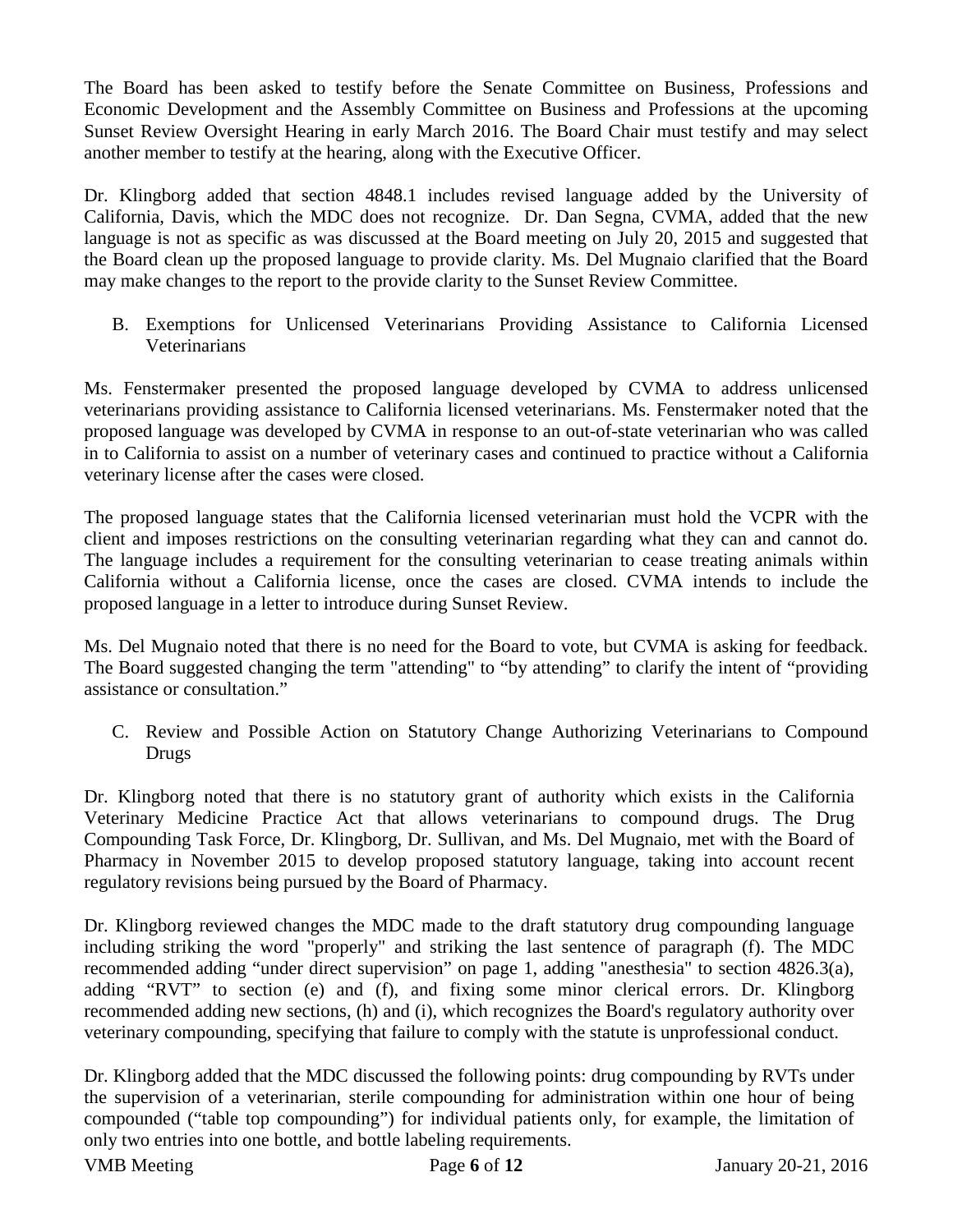Ms. Ehrlich requested this language to be posted on the Board's website.

- Judie Mancuso motioned and Dr. Cheryl Waterhouse seconded the motion to present the statutory change before the Legislative Subcommittee to carry a bill to authorize veterinarians to compound drugs. The motion carried 6-0.
- 10. Board Chair Report Dr. Mark Nunez

Dr. Nunez reviewed a list of outreach activities, meetings, and workshops that have occurred since the last Board meeting in October 2015:

*The following is a table of the 2015/2016 Board activities to date, as well as future activities:*

| <b>September 11, 2015</b> | Ms. Del Mugnaio, Dr. Sullivan, and Dr. Klingborg attended the CVMA     |
|---------------------------|------------------------------------------------------------------------|
|                           | Task Force on practice types, with the purpose to identify alternate   |
|                           | premises and develop minimum standards.                                |
| <b>November 11, 2015</b>  | Dr. Nunez attended a focus group with the National Board of Veterinary |
|                           | Medical Examiners in Philadelphia, PA on a practice analysis survey to |
|                           | help improve the North American Veterinary Licensing Examination       |
|                           | (NAVLE).                                                               |
| <b>November 12, 2015</b>  | MDC Subcommittee, Dr. Klingborg and Dr. Sullivan, and Ms. Del          |
|                           | Mugnaio met with the Board of Pharmacy to discuss drug compounding.    |
| <b>November 18, 2015</b>  | Dr. Nunez and Ms. Del Mugnaio met with Awet Kidane regarding the       |
|                           | BreEZe rollout program.                                                |
| <b>December 1, 2015</b>   | The Sunset Review Subcommittee, Dr. Nunez and Ms. Bowler, submitted    |
|                           | the final supplemental report to the Legislature.                      |
| February 4, 2016          | Hearing of the Little Hoover Commission                                |
| <b>February 10, 2016</b>  | CVMA Task Force on practice types $-2nd$ session                       |
| <b>March 14, 2016</b>     | Hearing of the Little Hoover Commission                                |

11. Review and Discuss Recent Guidance on the *North Carolina State Board of Dental Examiners v. Federal Trade Commission (North Carolina)*

Mr. Heppler provided a background of the recent North Carolina State Board of Dental Examiners v. Federal Trade Commmission case, which focused on the Board of Dental Examiners issuing cease and desist letters to teeth whitening service providers who were not dentists. The Federal Trade Commission (FTC) determined that this was a violation of the Sherman Anti-Trust Act, because the enforcement was based on a purely economic basis, in terms of competitive pricing by non-dentists and not in response to consumer protection. The Supreme Court noted that for immunity to be sought any time there are active market participants (e.g. licensees) making decisions, the Board or State agency must be responding to a clearly expressed statutory purpose and there must be active State supervision.

Mr. Heppler noted that the Legislature has held hearings on the matter. All agencies are waiting to learn about the next steps. Mr. Heppler emphasized the importance of articulating the consumer protection rationale for any changes to statute or regulations which may affect the market.

12. Public Comment on Items Not on the Agenda

*There were no comments from public/outside agencies/associations.*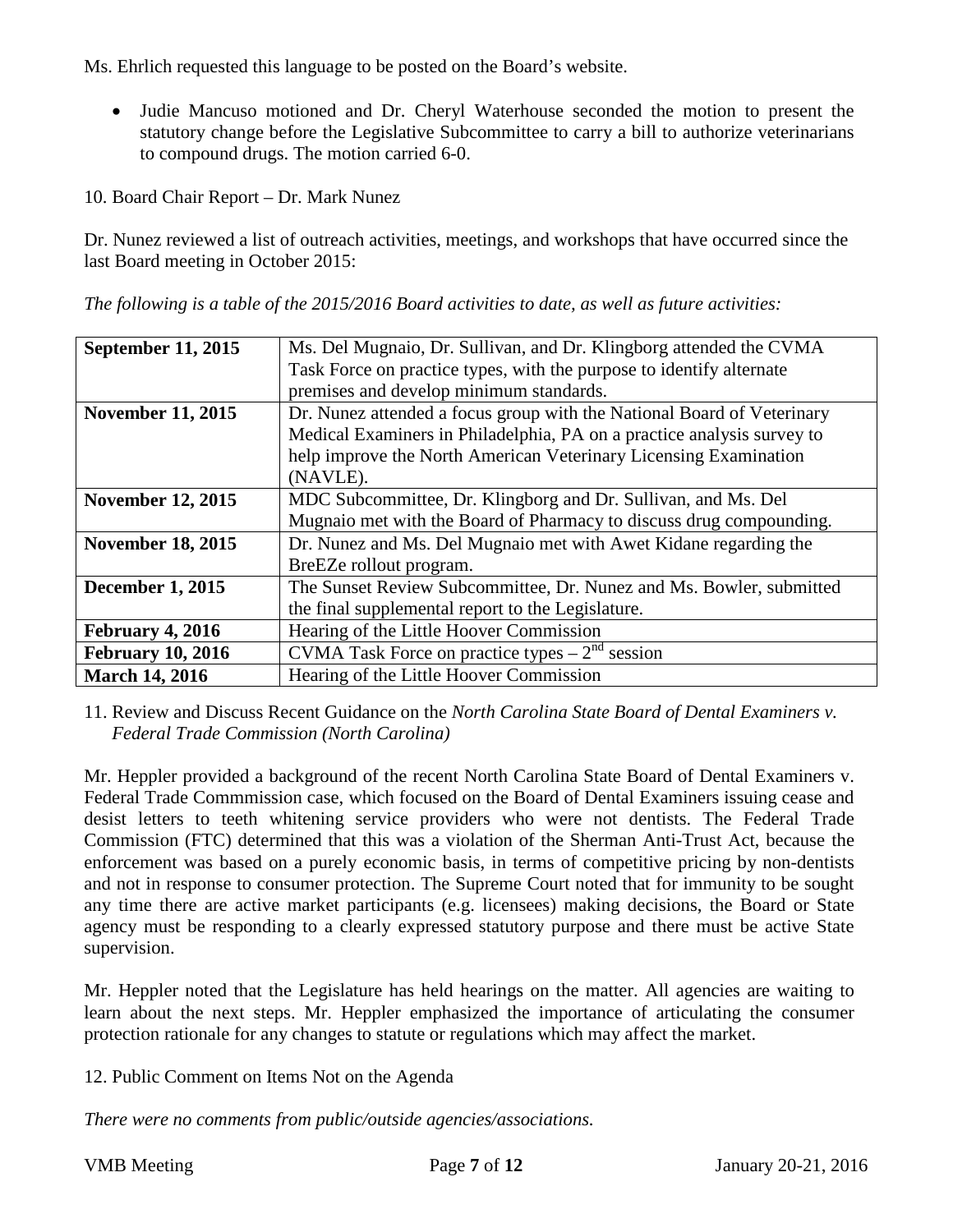13. Overview of Complaint Procedures & Expert Opinion Case Review – Diann Sokoloff, Supervising Deputy Attorney General; Kimberly Kirchmeyer, Executive Director, Medical Board of California.

Kim Kirchmeyer, Medical Board of California, provided an overview of complaint procedures and expert opinion case review within the Medical Board of California. The overview included a description of the three types of "experts" (Central Complaint Unit Reviewers, Medical Consultants, and Medical Expert Reviewers), what is required to be an expert, how much they are paid, the training and example reviews that are provided, and the manuals and meetings held to train experts to discuss expectations. Ms. Kirchmeyer described the internal process for reviewing expert opinion case reports and providing feedback to the experts.

Ms. Kirchmeyer noted that the Medical Board's position is not to use more than one expert on a case, as using more than one expert may weaken a case since the probability of the two expert reviews are unlikely to match up perfectly. However, if the expert review is not clear on the violation, the case is sent out for another expert review and the Medical Board analyzes the merits of the opinions.

The Board asked Ms. Kirchmeyer questions regarding how many licensees are regulated by the Board, how long the expert opinion case review process has been in place, the number of employees working in the complaint unit, and the amount of the Medical Board's budget.

Ms. Kirchmeyer stressed that training and feedback are invaluable to improving the quality of expert reviews.

14. Recess until January 21, 2016, at 9:00 a.m.

#### **9:00 a.m. Thursday, January 21, 2016**

15. Reconvene - Establishment of a Quorum

Dr. Nunez called the Board meeting to order at 9:10 a.m. and five members of the Board were present, thus a quorum was established. Jennifer Loredo was absent and Dr. Jaymie Noland was not present when the quorum was established. Dr. Noland arrived at 9:19 a.m., thus bringing the total of the quorum to six members.

16. Introductions

Board Members Present Mark Nunez, DVM, President Cheryl Waterhouse, DVM, Vice President Kathy Bowler, Public Member Judie Mancuso, Public Member Jaymie Noland, DVM Richard Sullivan, DVM

Staff Present Annemarie Del Mugnaio, Executive Officer Nina Galang, Administrative Program Coordinator Ethan Mathes, Administrative Program Manager Candace Raney, Enforcement Manager Bryce Penny, DCA Webcast Kurt Heppler, Legal Counsel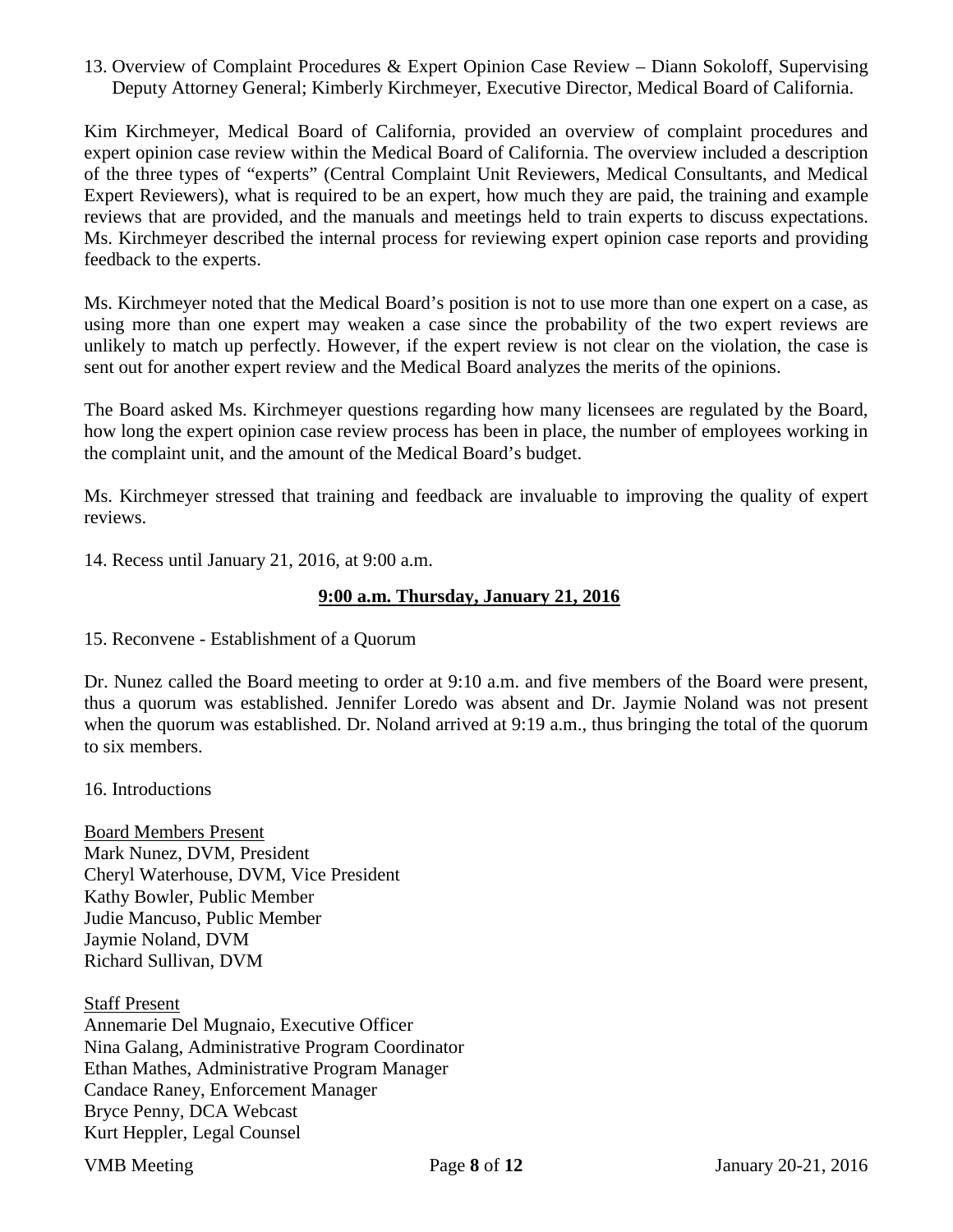Diann Sokoloff, SDAG, Board Liaison Patty Rodriguez, Hospital Inspection Program

Guests Present Nancy Ehrlich, California Registered Veterinary Technician Association Grant Miller, DVM, California Veterinary Medical Association

- 17. Executive Officer & Staff Reports
	- A. CURES Update

Ms. Del Mugnaio provided an update on the Controlled Substance Utilization Review and Evaluation System (CURES) requirements as of July 1, 2016. CURES requires a veterinarian to report on a weekly basis if you dispense a Drug Enforcement Administration (DEA) Schedule 2-4 controlled substance, and encourages zero dispensing, (Code of Federal Regulations sections 1308.12, 1308.13, and 1308.14). Ms. Del Mugnaio clarified that there is currently no regulatory mandate for reporting zero dispensing.

In addition, CURES does not mandate a veterinarian to query the CURES 2.0 system, but it does require a veterinarian to register with the Prescription Drug Monitoring Program (PDMP) (Health and Safety Code Section 11165.1(a)(1)(A)(i)).

Dr. Grant Miller, CVMA, shared that the Department of Justice will accept one dispensation report for the entire practice, instead of requirement each veterinarian to report individually.

B. Administrative/Budget

Administrative Program Manager, Ethan Mathes, provided an update on the Board's Budget Report.

In FY 2014/2015, the Board was granted 11 positions, of which, five were Veterinary Assistant Controlled Substances Permit (VACSP) Program limited-term positions, and 1.5 limited-term positions in Enforcement that are scheduled to expire July 30, 2016. These positions set to expire were included in the Budget Change Proposal (BCP) to extend the positions to the next fiscal year. In the proposed Governor's Budget, the Board was given four permanent-status positions and lost one position. Funding was granted on a limited-term basis until revenue from the VACSP program is generated. The Board was not successful in obtaining approval of the 1.5 positions in Enforcement.

Mr. Mathes reviewed the FM6 Budget Report, which does not include project expenditures for the Hospital Inspection Program. The Board is experiencing salary savings, but it's projecting a deficit by the end of the fiscal year.

Ms. Del Mugnaio clarified that the Enforcement numbers we show today are more indicative of the numbers we will see from here on out because we have the staff to catch up on back log and process current cases. The Board's projection documents a deficit due an imbalance of operating costs.

In order to receive additional funding, the Department of Finance needs to see 3-5 years of history, but with the understaffing of the past, the data the Board has available may not reflect full operational expenditures. As a result, the Board can show that funding had to be pulled from other line items in order to support Enforcement.

# C. Enforcement

VMB Meeting Page **9** of **12** January 20-21, 2016 Enforcement Manager, Candace Raney, provided a report on the latest Enforcement activities.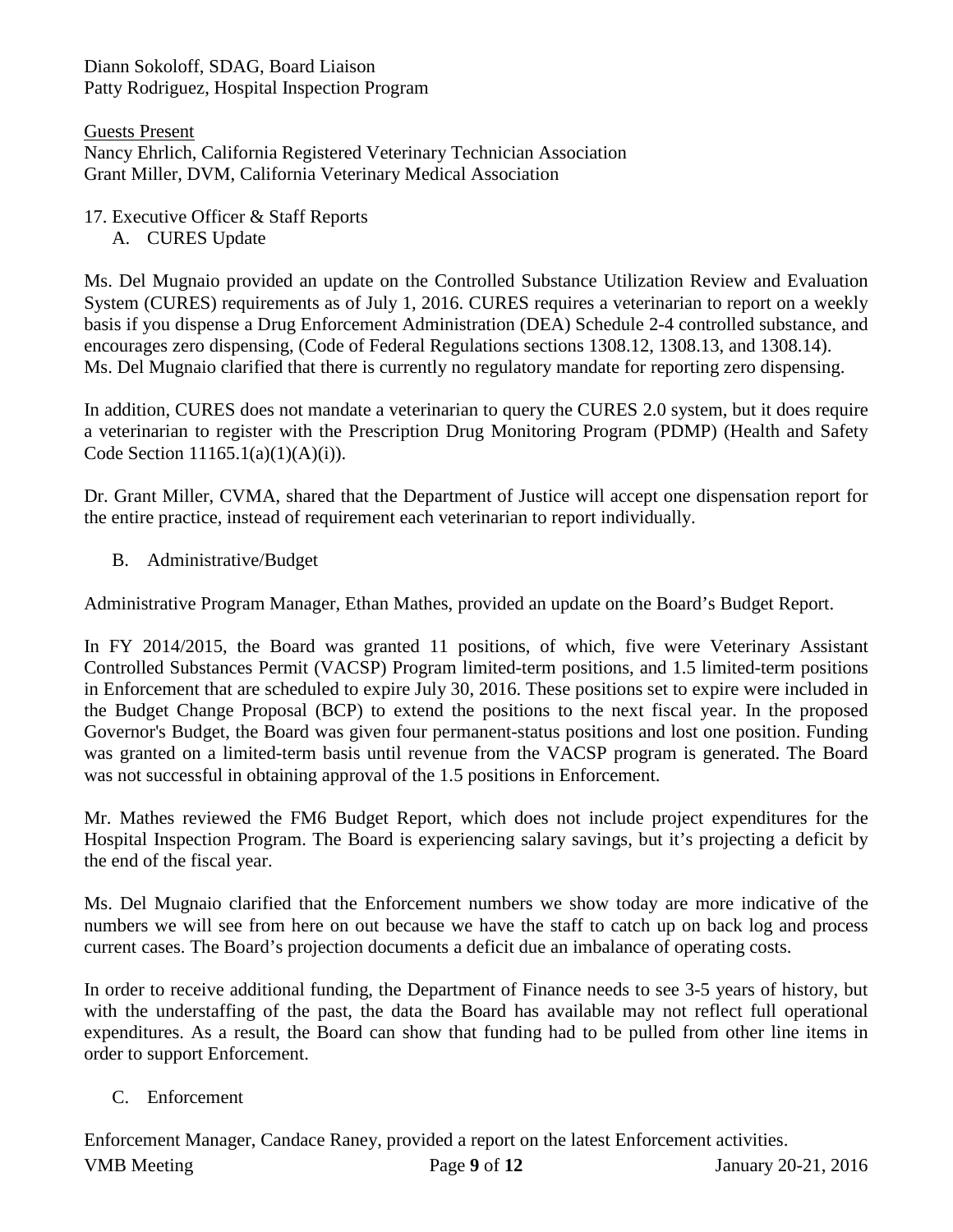Ms. Raney noted that the Complaint Unit had 1.5 vacancies at the time of the last Enforcement report in October 2015, but has recently filled the vacancies.

The Enforcement Unit met the complaint intake goal for Quarter 2. Staff is focused on training and working towards improving the formal discipline timelines and taking preparatory measures for the BCP to request the 1.5 positions ongoing.

Five conditional licenses have been issued to RVTs, of which, three have obtained licensure and two are on their way to becoming licensed. At the Board meeting in April 2016, Ms. Raney will provide a breakdown of the cost savings to the Board in terms of issuing conditional licenses as opposed to proceeding with a formal hearing.

The Complaint Processing Task Force and the staff are working on developing a procedure manual for the expert witnesses, as well as expanding the Expert Witness training program.

Ms. Raney noted that the Board members may attend the Expert Witness Trainings. The next anticipated training would be in May 2016 and then October 2016, one in Northern California and another in Southern California.

Ms. Raney noted that the Board's performance measure to process formal discipline cases within 540 days (18 months) is not realistic since hearings are typically scheduled one year out. There are currently 10 formal discipline cases which exceed the 540 day performance measure.

Ms. Raney provided a brief explanation of the recent probation monitoring activities, including 74 licensees on active probation as of the end of December 2015.

The Board also hired a new veterinarian in-house consultant.

D. Licensing/Examination

Mr. Mathes reported that out of 350 North American Veterinary Licensing Examination (NAVLE) candidates, there was a pass rate of 89 percent during November/December 2015.

Mr. Mathes noted that the DCA online licensing database, BreEZe, went live on Tuesday,

January 19, 2016. The Board has received 13 online applications so far, and expects to see a wave of applications through online renewals. Mr. Mathes noted that DCA has a Consumer Information Center which has been helpful in troubleshooting BreEZe-related questions from consumers, as well as support from Board staff.

Dr. Miller noted that CVMA has been utilizing its weekly e-blast to encourage members to submit their applications early. Notice has also gone out through the CVMA magazine and website [\(http://www.cvma.net\)](http://www.cvma.net/). Dr. Miller offered to also use their media outlets to get information out regarding BreEZe.

Dr. Nunez noted that the California Registered Veterinary Technician Association (CaRVTA) has also offered to notice its members of the BreEZe online system. In addition, Ms. Del Mugnaio and Mr. Mathes will be making a presentation about BreEZe at a joint session of the CVMA House of Delegates and Board of Governors in Newport Beach, CA on Saturday, January 23, 2016.

The Board asked clarifying questions regarding the numbers included in the Licensing Report.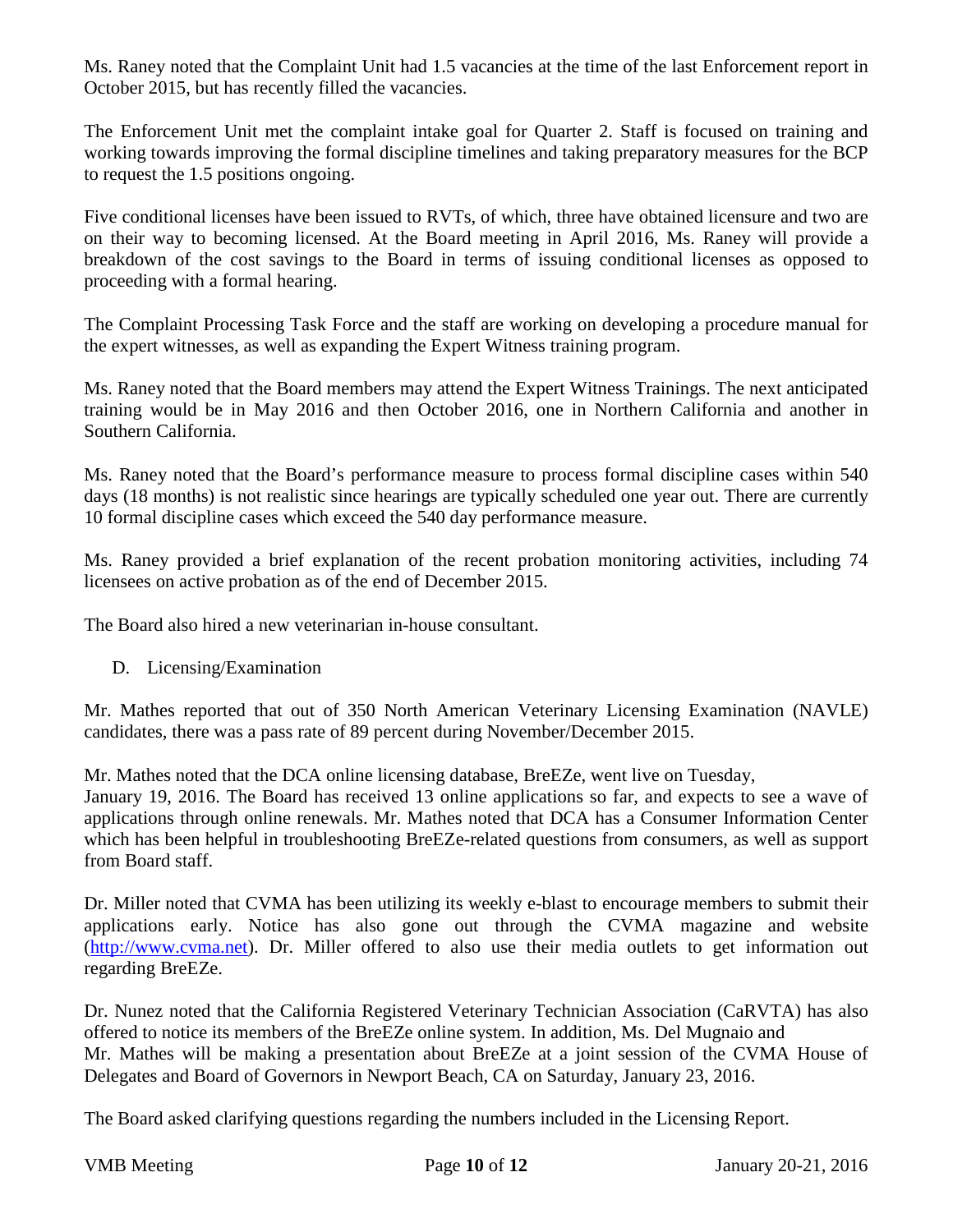Ms. Ehrlich noted that there is nothing on the passing scores for the Veterinary Technician National Examination. Ms. Del Mugnaio clarified that the numbers are available and we can request a report from the American Association of Veterinary State Boards (AAVSB) for the results and provide a link to the scores.

E. Hospital Inspection

Patty Rodriguez reported on the Hospital Inspection Program and handed out packets of what the hospital inspectors receive at the time of inspection.

Ms. Rodriguez noted that the inspections are random and unannounced. The only time an inspection is scheduled is if it is for a mobile unit or a house call practice. The Board receives follow-up paperwork from the facility following the inspection and is it is reviewed within 30-90 days. Facilities may receive a preliminary letter up to 2-3 months after the inspection for a citation and fine.

Ms. Rodriguez clarified that record keeping is performed by pulling random records and performing a review during the time of inspection.

The Board asked Ms. Rodriguez questions regarding possible reasons for the deficiencies. Based on her findings, Ms. Rodriguez noted that the current compliance rate upon inspection is less than one percent. Ms. Rodriguez recommended improving the method to distribute the Hospital Inspection Checklist to each facility.

Ms. Rodriguez noted that the Hospital Inspection Program is experiencing a backlog in reviewing photos, receipts, and other documentation, and clarified that the staff refers medical records to the Board's in-house consultants.

Ms. Mancuso added that the Board should add an agenda item for the next meeting to address how we improve hospital compliance.

Ms. Mancuso suggested that facilities should go through an online interactive training when a renewal is sent. Ms. Del Mugnaio clarified that the Board cannot require it without statutory authority. The Board has already made efforts to communicate the Hospital Inspection Checklist during the time of inspection and the Board is currently working on a web-based training course. Ms. Mancuso requested to have information added to our social media accounts. Ms. Del Mugnaio noted that she will be doing an outreach on Hospital Inspection Program at a Central Valley Veterinary Medical Association meeting in Fresno, CA, which can be posted to the Board's website.

Dr. Sullivan added that hospital inspection according to the laws and regulations is an educational inspection, not a disciplinary one. Ms. Rodriguez noted that each hospital must be tracked manually to identify when the hospital was last inspected. Dr. Sullivan recommended improving the tracking process and moving away from manual tracking.

- 18. Agenda Items and Next Meeting Dates April 20-21, 2016; Los Angeles
	- A. Agenda Items for Next Meeting

Ms. Mancuso motioned to raise hospital compliance awareness. The motion did not receive a second; Therefore, will not be included on the next meeting agenda.

Dr. Sullivan suggested discussing the cost of the Diversion Program per member at some point in the future.